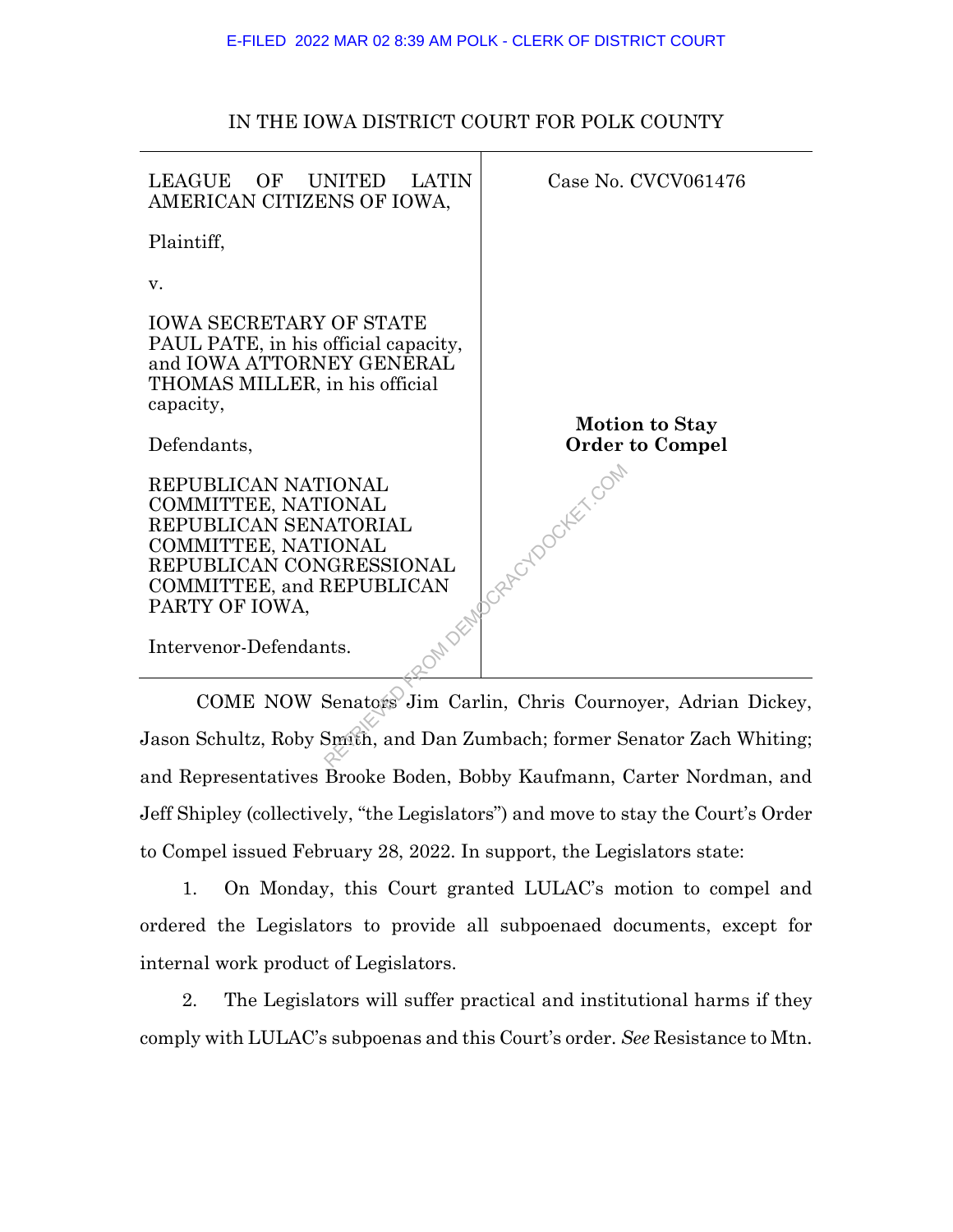to Compel at 6–7. Thus, they will soon be filing a petition for writ of certiorari with the Iowa Supreme Court to protect against these harms.

3. The Court's order to compel did not set any deadline for complying with it. But out of an abundance of caution, the Legislators request a stay of the order to compel pending the Supreme Court's consideration of their petition for writ of certiorari.

4. Even absent a stay, it is unlikely that the Legislators could comply with the Court's order in the next two weeks before the currently scheduled trial, so staying the order is unlikely to have any material effect on the parties.

5. Whether to grant a stay of proceedings pending appeal is a decision "resting largely in the sound discretion" of the Court. *State ex rel. Adams v. Murray*, 257 N.W. 553, 555 (Iowa 1934); *cf. Pesce v. City of Des Moine*s, No. 17- 0312, 2018 WL 3654842 (Iowa Ct. App. Aug. 1, 2018) (holding that courts have broad discretion to continue proceedings pending appeal). A stay should not be denied "merely because [the court] is abidingly satisfied with the correctness of [its] ruling." *Murray*, 257 N.W. at 555. And the Court "should, of course, consider that certainty in the disposition of litigation is to be desired as much as celerity." *Id*. Yet a party cannot obtain delay merely by filing a frivolous motion and seeking appeal. *See id.* grant a stay of proceedings pendine<br>
e sound discretion" of the Court. S<br>
3, 555 (Iowa 1934); *cf. Pesee v. City of*<br>
42 (Iowa Ct. App. Aug. 1, 2018) (hol<br>
mtinue proceedings pending appeal)<br>
see [the court] is abidingly

6. The Legislators' claim of legislative privilege is not frivolous. It presents serious constitutional concerns. And it's appropriate to ensure that the Supreme Court has the chance to grant appellate review before any irreparable harms protected by the legislative privilege and the constitutional separation of powers occur.

7. Defendants and Intervenor-Defendants do not object to this motion. Counsel for Plaintiff have indicated that it does object.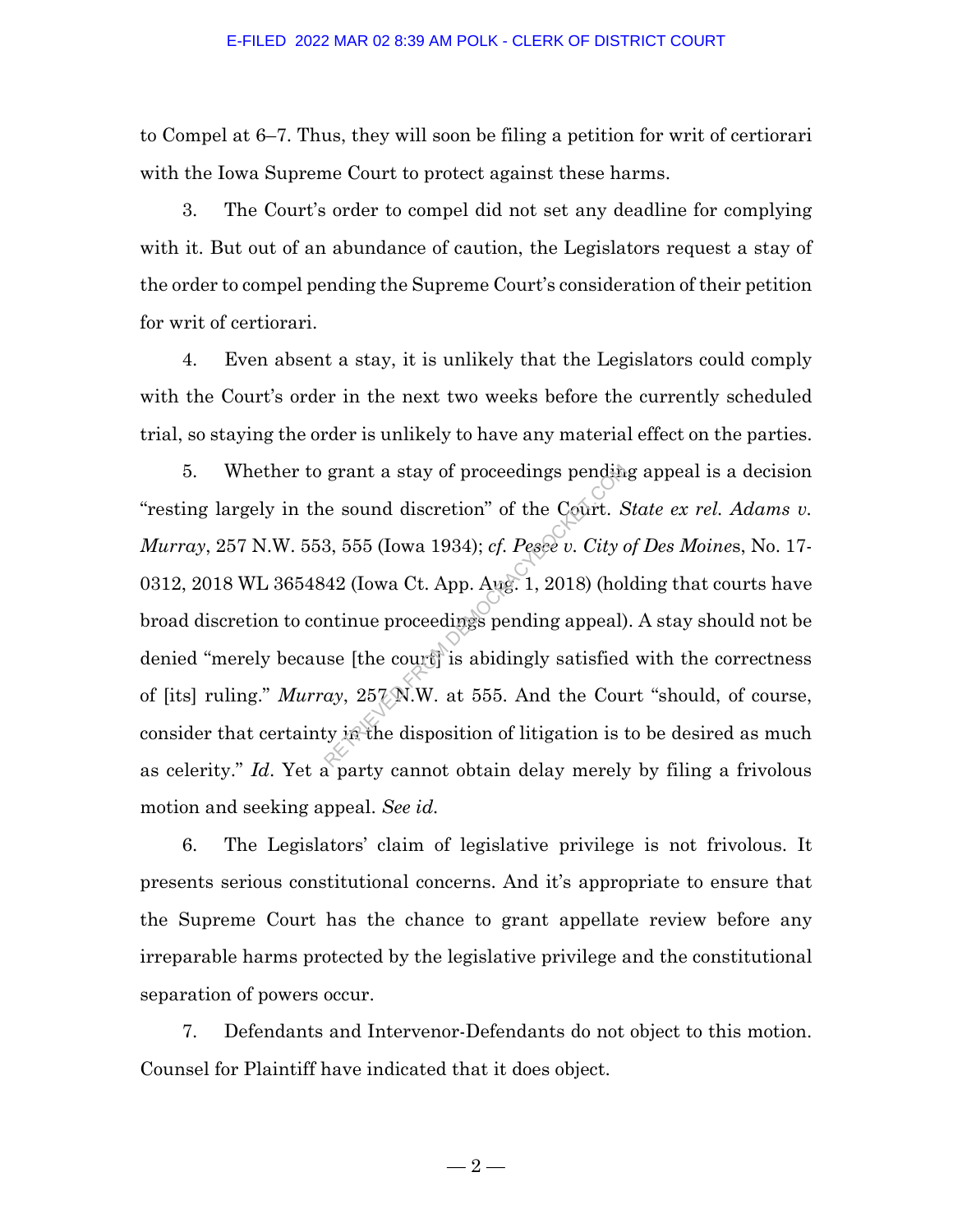WHEREFORE, the Legislators request that this Court stay its order to compel pending consideration of their petition for writ of certiorari so that the Iowa Supreme Court may decide whether to permit appellate review before the legislative privilege is breached.

Respectfully submitted,

THOMAS J. MILLER Attorney General of Iowa

*/s/ Samuel P. Langholz* 

SAMUEL P. LANGHOLZ Assistant Attorney General Iowa Department of Justice 1305 E. Walnut Street, 2nd Floor Des Moines, Iowa 50319 (515) 281-5164 (515) 281-4209 (fax) sam.langholz@ag.iowa.gov

ATTORNEY FOR SENATORS JIM CARLIN, CHRIS COURNOYER, ADRIAN DICKEY, JASON SCHULTZ, ROBY SMITH, DAN ZUMBACH; FORMER SENATOR ZACH WHITING; AND REPRESENTATIVES BROOKE BODEN, BOBBY KAUFMANN, CARTER NORDMAN, AND JEFF SHIPLEY RETRIEVED FROM DEMO

> */s/ W. Charles Smithson*  W. CHARLES SMITHSON Legal Counsel and Secretary of the Senate Iowa State Capitol

1007 E. Grand Avenue Des Moines, Iowa 50319 (515) 281-5307 charlie.smithson@legis.iowa.gov